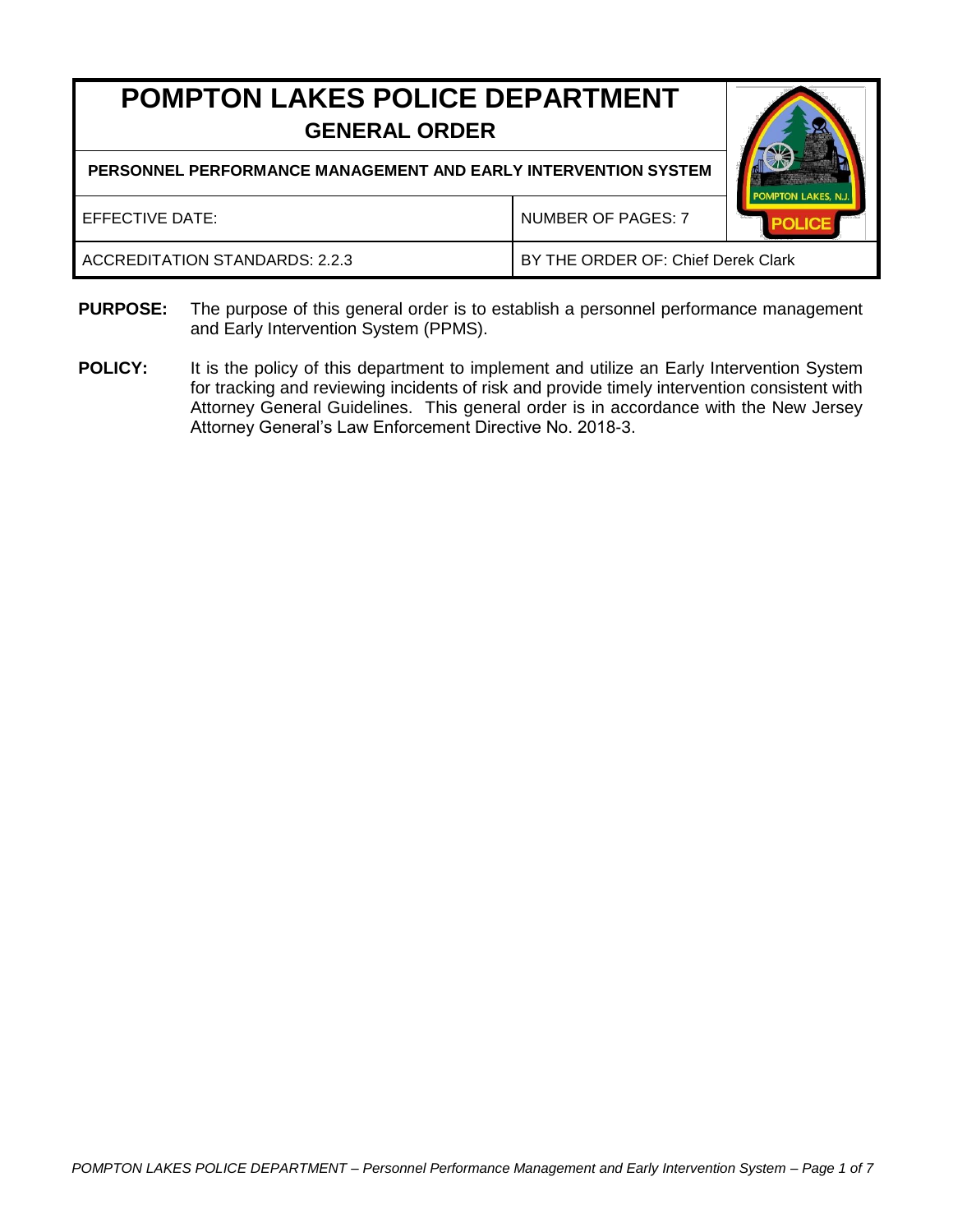## **PROCEDURE:**

#### **I. GUARDIAN TRACKING® SOFTWARE**

- A. Guardian Tracking® Software allows supervisors the ability to document routine performance in one centralized location during the course of an evaluation period. This includes both positive and negative performance. As incidents are entered, Guardian Tracking® Software will monitor the frequency of specific incidents to determine if early intervention is warranted.
- B. Supervisory personnel will not document routine performance in any other format. All performance documentation will be entered into the Guardian Tracking® Software.
- C. Supervisory personnel will have access to make entries and view all employees under their chain of command, with the exception to those areas identified in section three of this general order.
- D. Supervisory personnel, who identify deficiencies with other personnel outside of their chain of command, will submit the nature of the performance deficiency directly to the employee involved or their direct supervisor. Supervisory personnel within the chain of command will, by default, have access to this newly created documentation.
	- 1. This process does not relieve the documenting supervisors of the obligation to take immediate action to correct serious infractions that may result in liability, injury, and/or disrepute.
- E. Supervisory personnel, who identify and wish to document positive performance conduct on other personnel, outside of their chain of command, will submit the nature of the performance directly to the employee involved. Supervisory personnel within the chain of command will, by default, have access to this newly created documentation.
- F. Command personnel will periodically review entries in the Guardian Tracking® Software to ensure supervisors are using the software in accordance with this general order.

### **II. EMPLOYEE PEFORMANCE**

- A. The employees' supervisor shall make appropriate contemporaneous entries in PPMS regarding employees' performance under their command/supervision. These entries shall serve to enhance the documentation and quality of the performance evaluation reports completed by the supervisor on his/her subordinates.
- B. Entries in PPMS shall be consistent with the established behavior criteria in accordance with the department performance evaluation system.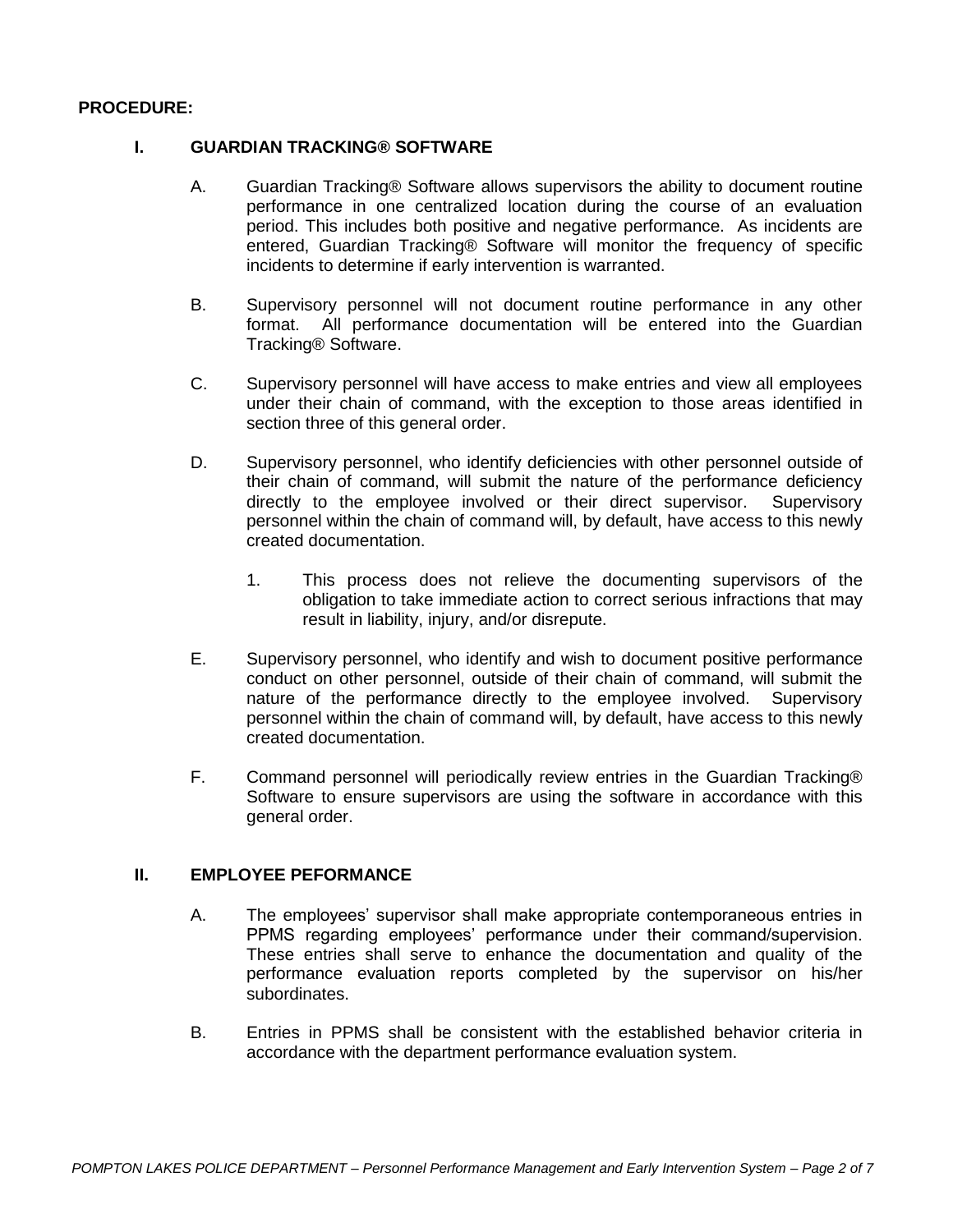# **III. EARLY INTERVENTION SYSTEM**

- A. The Early Intervention System is designed to detect patterns and trends before the conduct escalates into more serious problems. As such, employees must understand that the Early Intervention System is not identical to the disciplinary process. Although it is possible that disciplinary action may be taken as the result of evidence that rules and regulations were violated, this is not the sole or even primary intent of the system. The primary intent of an Early Intervention System is to address potential problems through the use of appropriate management and supervisory strategies **before** formal discipline is warranted.
- B. Many different measures of employee performance (actions or behaviors) can be regularly examined for patterns or practices that may indicate potential problems. These performance measures shall include, but are not limited to, the following documented indicators:
	- 1. Internal complaints, whether initiated by another employee or by a member of the public and regardless of outcome; *(NOTE - This information is ONLY accessible to the Chief of Police and the Department's Internal Affairs Officer)*
	- 2. Civil actions filed against an officer, regardless of outcome; *(NOTE - This information is ONLY accessible to the Chief of Police and the Department's Internal Affairs Officer)*
	- 3. Criminal investigations or complaints made against an employee; **(NOTE - This information is ONLY accessible to the Chief of Police and the Department's Internal Affairs Officer)** 
		- a. If Early Intervention System notification to the employee could jeopardize an ongoing criminal investigation, the County Prosecutor may in his or her discretion permit delayed notification to the employee or delayed initiation into the Early Intervention System review process.
	- 4. Any use of force by an officer that is formally determined or adjudicated to have been excessive, unjustified or unreasonable;
	- 5. Domestic violence investigations in which the employee is an alleged subject (regardless of whether or not a complaint or TRO/FRO was issued;
	- 6. An arrest of an employee, including on a driving under the influence charge;
	- 7. Sexual harassment claims against an employee;
	- 8. On-duty vehicular collision involving an officer that is formally determined to have been the fault of the officer;
	- 10. A positive drug test by an officer;
	- 11. Cases or arrests by the officer that are rejected or dismissed by a court;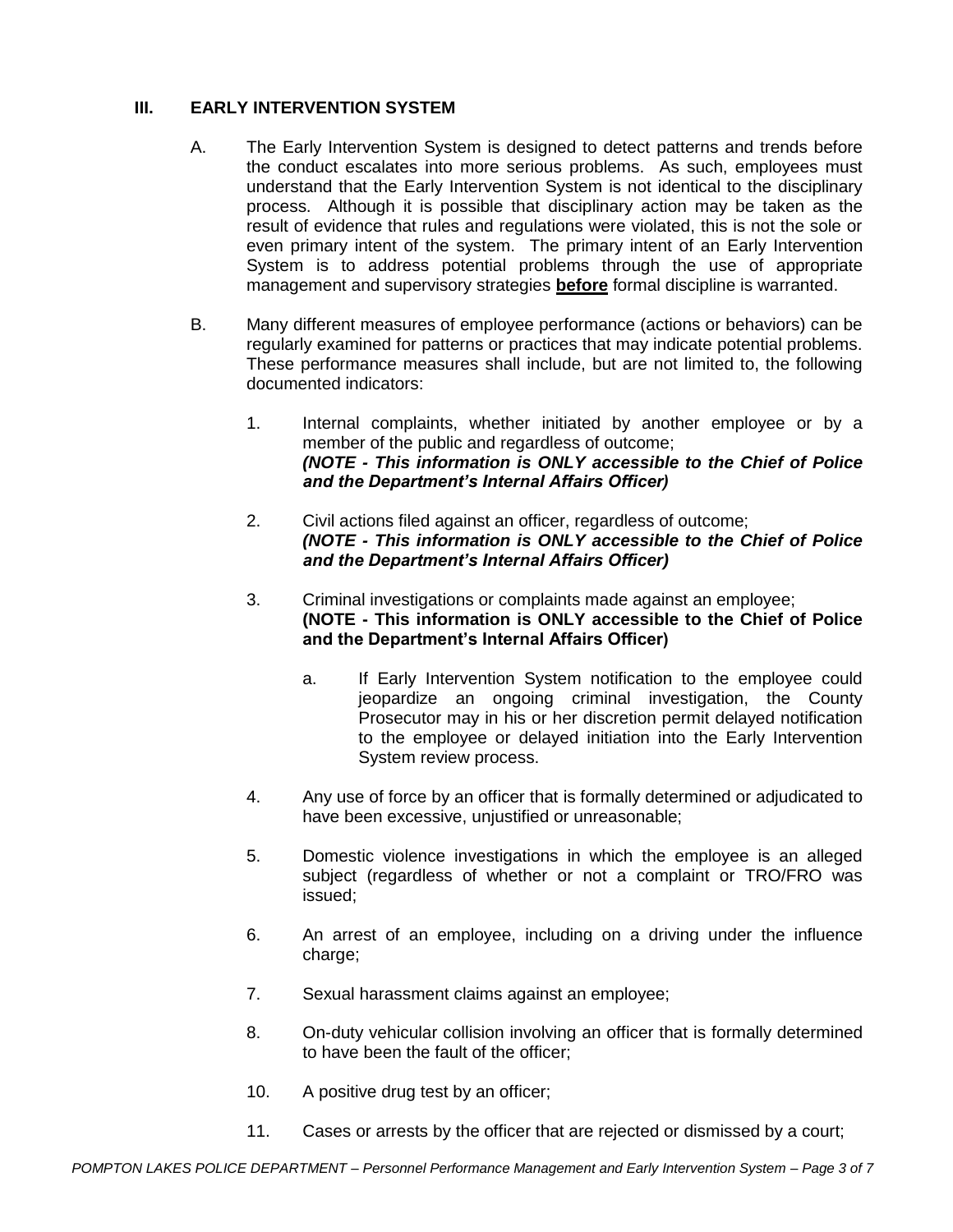- 12. Cases in which evidence obtained by an officer that is suppressed by a court;
- 13. Insubordination by the employee;
- 14. Neglect of duty by the employee;
- 15. Vehicular pursuits;
- 16. Performance-based counseling;
- 17. Unexcused absences or sick time abuse; and
- 18. Any other indicators, as determined by the agency's chief executive.
- C. Generally, three (3) instances of questionable conduct or performance indicators (as listed in section B, above) within a 12-month period would initiate the Early Intervention System process.
- D. If one incident triggers multiple performance indicators, that incident shall not be double or triple counted, but instead shall count as only one performance indicator.
- E. Early Intervention Review
	- 1. The early intervention review process is primarily the responsibility of the Internal Affairs Unit, but any supervisor may initiate the early intervention review process based upon his/her own observations. Emphasis should be placed on anticipating employee problems before it results in improper performance or conduct.
	- 2. The Internal Affairs Unit shall be alerted by the Guardian Tracking® Software if an employee has the emergence of a pattern, practices or trend of inappropriate behavior or misconduct.
	- 3. If the Guardian Tracking® Software indicates the emergence of a pattern, practices or trend of inappropriate behavior or misconduct, the Internal Affairs Supervisor shall consult with the employee's supervisor and/or command personnel.
	- 4. The Internal Affairs Supervisor and the employee's supervisor and/or command personnel shall review the information provided by the Internal Affairs Unit along with any other relevant information from department records for the purpose of initiating a course of intervention designed to correct/interrupt the emerging pattern, practice or trend.
		- a. If the Guardian Tracking® Software has returned an incorrect identification or "false positive," that conclusion should be documented.
			- 1) A "false positive" is a scenario where the Early Intervention System is technically triggered; however, remedial or corrective action is not warranted.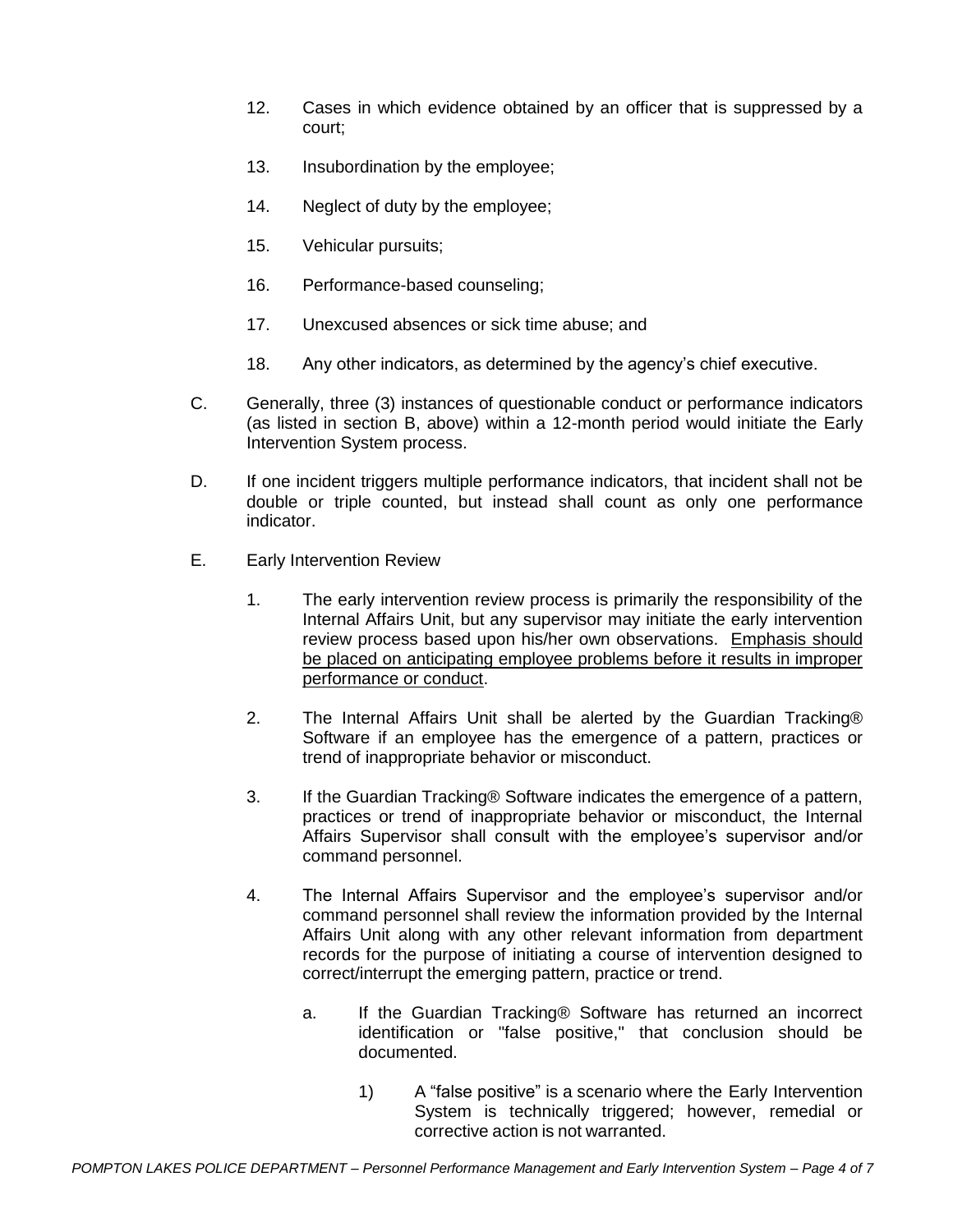- b. If the Guardian Tracking® Software reveals that an employee violated the department rules and regulations or written directives, an internal investigation will be initiated.
- c. If the Guardian Tracking® Software reveals that the employee has engaged in conduct, which indicates a performance deficiency or lack of understanding or inability to comply with accepted procedures, the supervisor shall consult with the Internal Affairs Supervisor to determine the appropriate course of remedial/corrective intervention.
- F. At least every six (6) months, internal affair's personnel shall audit the agency's tracking system and records to assess the accuracy and efficacy of the tracking system and to determine if an employee has the emergence of a pattern, practice or trend of inappropriate behavior or misconduct.
- G. Supervisors
	- 1. An employee's first line supervisor is usually the first member of the department to encounter and document specific incidents that affect an employee. It is essential for the supervisor to speak with the employee, document these incidents and report findings to command personnel and if warranted, the Internal Affairs Unit Supervisor. The success of this program relies heavily on the first line supervisor's participation and involvement.
	- 2. If a supervisor has initiated remedial/corrective intervention, the Internal Affairs Unit shall be formally notified of such efforts through the Guardian Tracking® Software. The incident narrative placed in the Guardian Tracking® Software may serve as adequate documentation.
- H. Command Personnel
	- 1. Command personnel shall periodically review an individual employee's history. Using this information and his/her experience, command personnel may be able to identify employees who may need remedial/corrective intervention even before such is indicated by the Guardian Tracking® Software.
	- 2. When under Early Intervention System monitoring, the employee's supervisor and command personnel shall meet to discuss the situation in depth to accomplish the following and thoroughly document the substance of these meetings in the Guardian Tracking System.
		- a. Identify problems or potential problems;
		- b. Determine short and long-term goals for improvement;
		- c. Come to a consensus commitment on a plan for long-term improved performance;
		- d. Advise of the monitoring process and the repercussions of future sustained transgressions.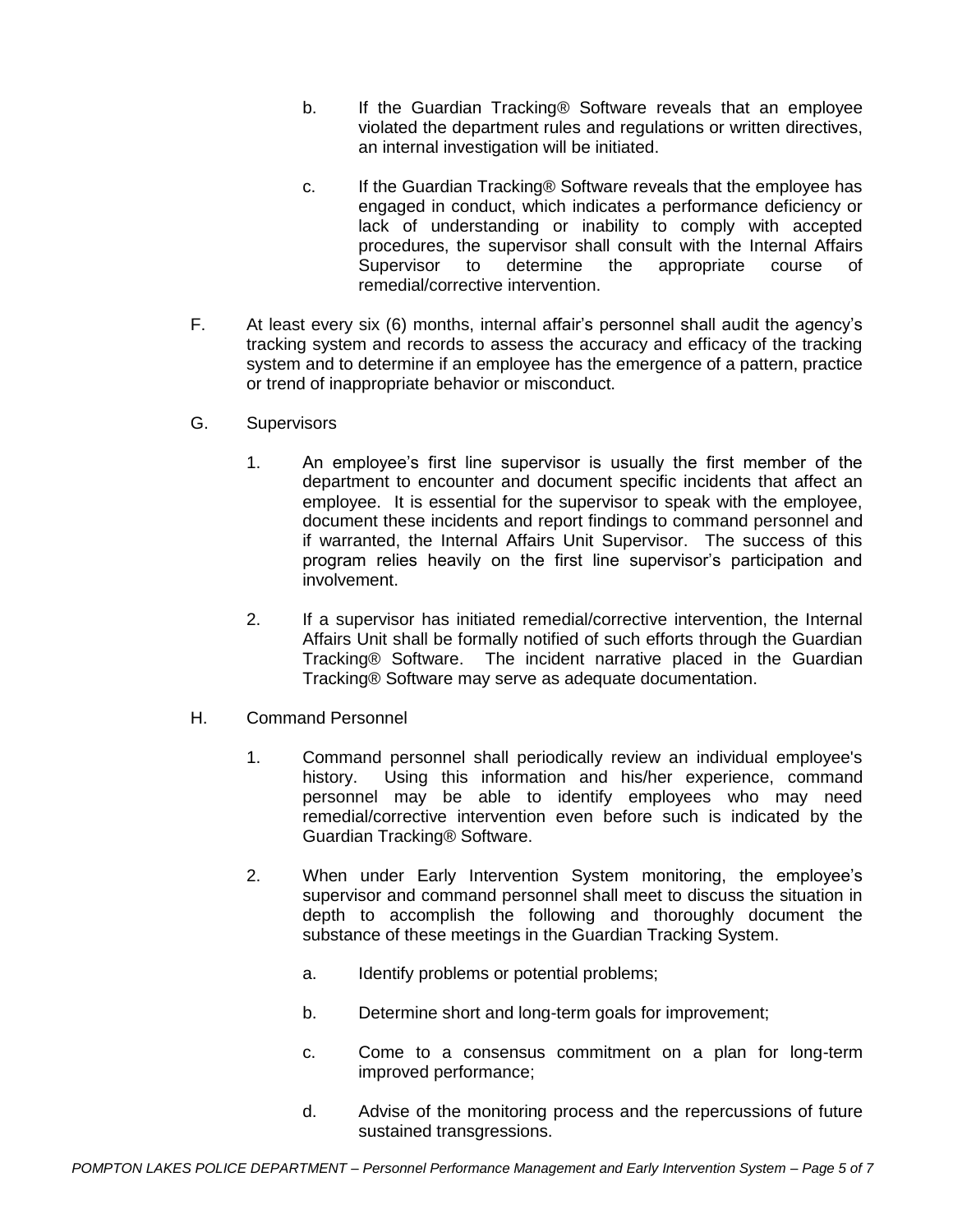- 3. Generally, personnel should expect to remain under intensive monitoring and supervision for at least three (3) months when an early intervention flag is triggered or until the supervisor concludes that the employee's behavior has been remediated (whichever is longer).
- 4. Supervisor/Employee Meeting
	- a. All supervisor/employee meetings shall be thoroughly documented, in the Guardian Tracking® Software, which will automatically be forwarded to the Chief of Police or designee. The affected employee and supervisor shall meet on a regular basis, minimally monthly, to discuss progress towards the agreed upon goals and objectives.
	- b. All regular monthly progress/status reports shall be submitted via the Guardian Tracking® Software.
- I. Any statement made by the officer in connection with the Early Intervention System review process may not be used against them in any disciplinary or other proceeding.
- J. Remedial/Corrective Intervention
	- 1. Supervisory or command personnel may initiate remedial/corrective intervention to correct behavior. Remedial/corrective intervention may include, but is not limited to:
		- a. Training;
		- b. Retraining;
		- c. Counseling;
		- d. Intensive supervision;
		- e. Fitness for duty examination;
		- f. Employee Assistance Program (EAP) or professional counseling, when warranted, if available;
		- g. Peer counseling.
	- 2. Internal disciplinary action, remedial/corrective intervention, and fitness for duty examinations are not mutually exclusive and should be jointly pursued if and when appropriate.
	- 3. When remedial/corrective intervention has been undertaken, the Chief of Police or designee shall ensure that such actions are documented in writing. In any instance where remedial/corrective intervention is taken pursuant to the Early Intervention System, no entry should be made in the employee's formal personnel file, unless the action results in a sustained internal affairs investigation. If the remedial/corrective intervention is a training program, attendance and successful completion of that program